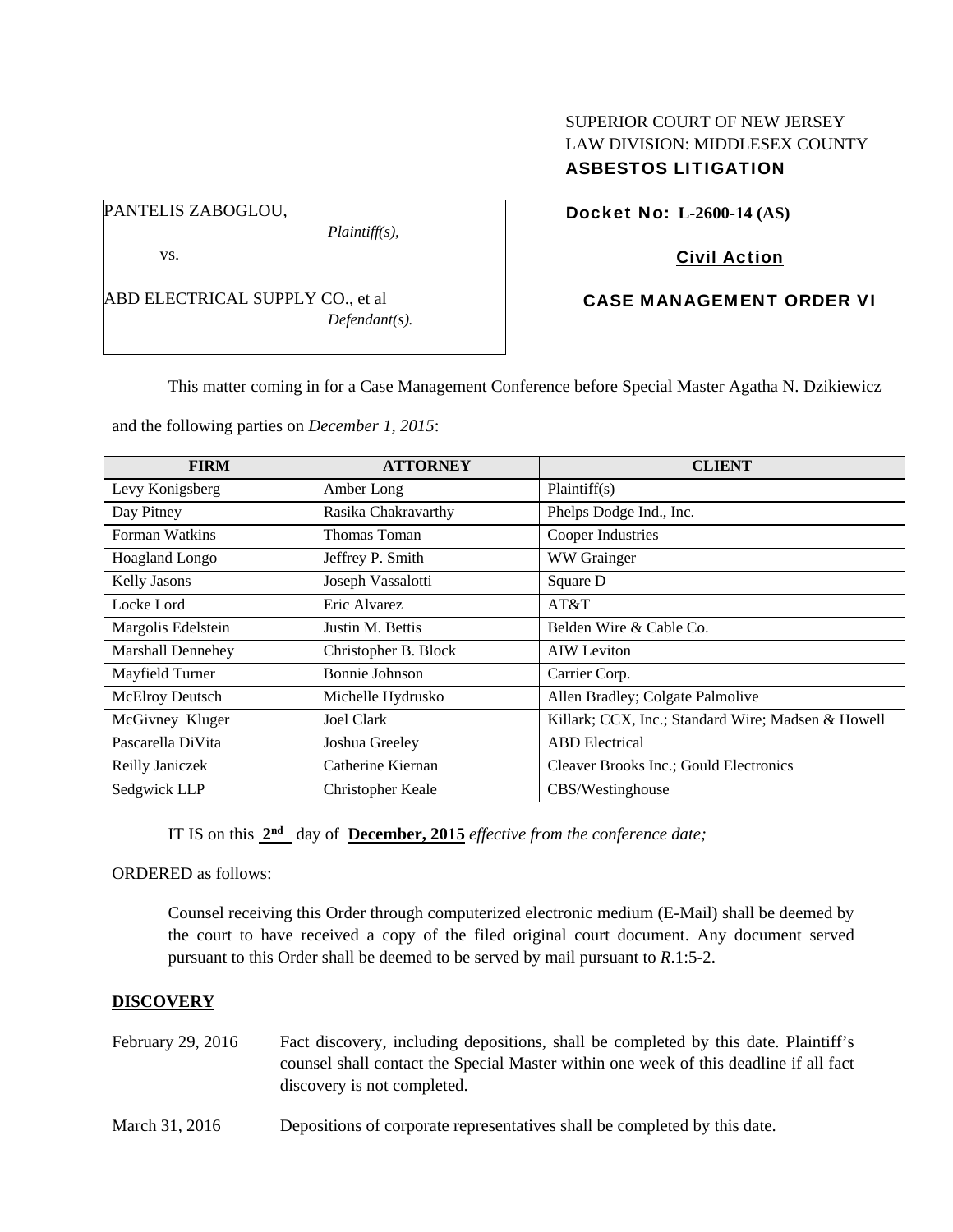### **EARLY SETTLEMENT**

June 17, 2016 Settlement demands shall be served on all counsel and the Special Master by this date.

### **SUMMARY JUDGMENT MOTION PRACTICE**

| April 29, 2016 | Plaintiff's counsel shall advise, in writing, of intent not to oppose motions by this date. |
|----------------|---------------------------------------------------------------------------------------------|
| May 13, 2016   | Summary judgment motions shall be filed no later than this date.                            |
| June 10, 2016  | Last return date for summary judgment motions.                                              |

#### **MEDICAL DEFENSE**

| March 31, 2016 | Plaintiff shall serve medical expert reports by this date. |  |
|----------------|------------------------------------------------------------|--|
|                |                                                            |  |

- March 31, 2016 Upon request by defense counsel, plaintiff is to arrange for the transfer of pathology specimens and x-rays, if any, by this date.
- July 11, 2016 Defendants shall identify its medical experts and serve medical expert reports, if any, by this date. **In addition, defendants shall notify plaintiff's counsel (as well as all counsel of record) of a joinder in an expert medical defense by this date.**

### **LIABILITY EXPERT REPORTS**

- April 29, 2016 Plaintiff shall identify its liability experts and serve liability expert reports or a certified expert statement by this date or waive any opportunity to rely on liability expert testimony.
- July 11, 2016 Defendants shall identify its liability experts and serve liability expert reports, if any, by this date or waive any opportunity to rely on liability expert testimony.

#### **EXPERT DEPOSITIONS**

August 5, 2016 Expert depositions shall be completed by this date. To the extent that plaintiff and defendant generic experts have been deposed before, the parties seeking that deposition in this case must file an application before the Special Master and demonstrate the necessity for that deposition. To the extent possible, documents requested in a deposition notice directed to an expert shall be produced three days in advance of the expert deposition. The expert shall not be required to produce documents that are readily accessible in the public domain.

## **PRE-TRIAL AND TRIAL**

| April 6, 2016            | The settlement conference previously scheduled on this date is <b>cancelled</b> .                                                                                                                                        |
|--------------------------|--------------------------------------------------------------------------------------------------------------------------------------------------------------------------------------------------------------------------|
| August 2, 2016 @ 10:00am | Settlement conference. All defense counsel shall appear with authority<br>to negotiate settlement and have a representative authorized to negotiate<br>settlement available by phone. Any request to be excused from the |

\_\_\_\_\_\_\_\_\_\_\_\_\_\_\_\_\_\_\_\_\_\_\_\_\_\_\_\_\_\_\_\_\_\_\_\_\_\_\_\_\_\_\_\_\_\_\_\_\_\_\_\_\_\_\_\_\_\_\_\_\_\_\_\_\_\_\_\_\_\_\_\_\_\_\_\_\_\_\_\_\_\_\_\_\_\_\_\_\_\_\_\_\_\_\_\_\_\_\_\_\_\_\_\_\_\_\_\_\_\_